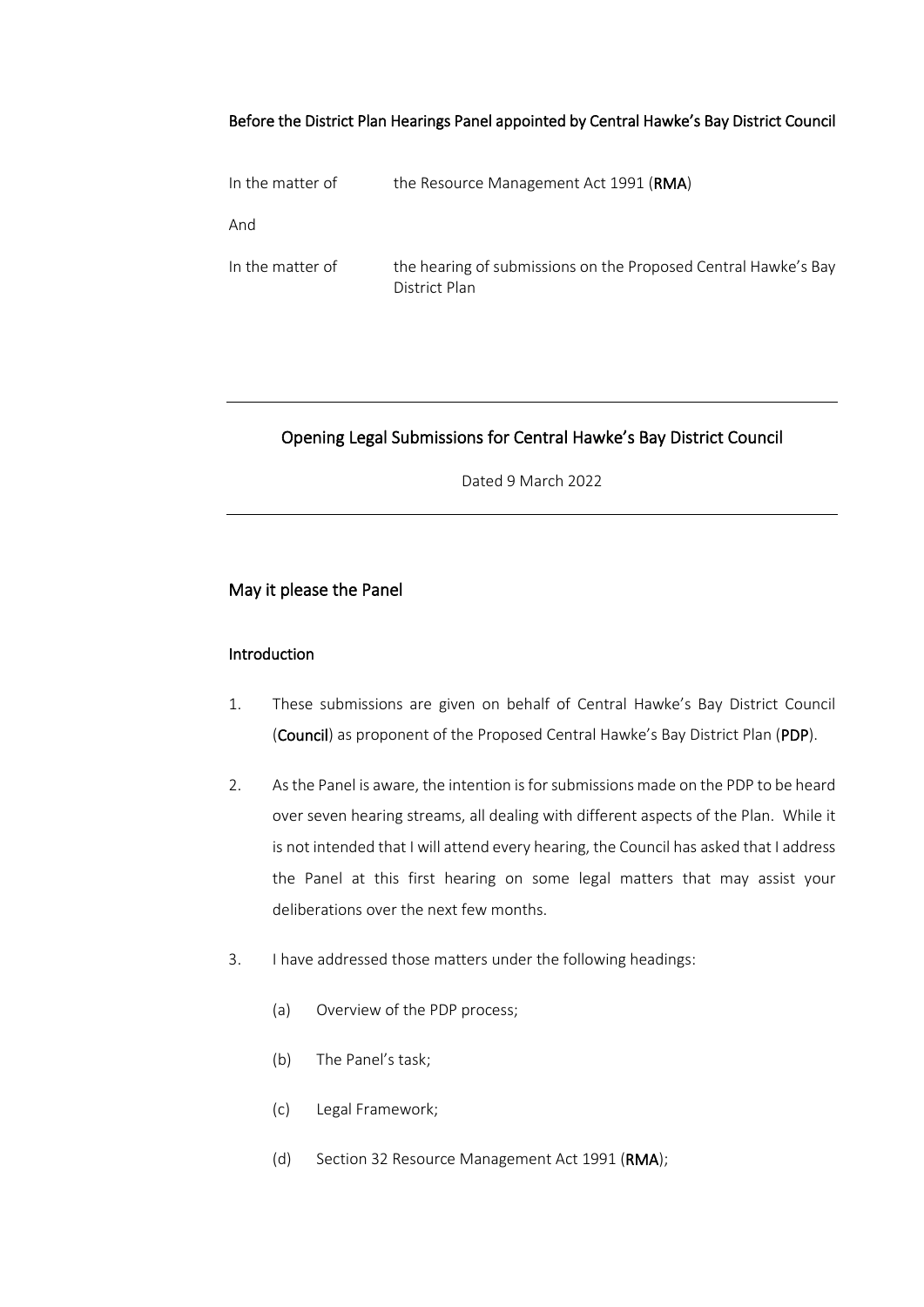- (e) The *King Salmon* decision;
- (f) Relevance of National Instruments;
- (g) Issues of scope; and
- (h) Correction of errors.
- 4. I note that where judicial decisions are referenced, I have provided a link to the case, and links to other reference texts and websites are also provided. The folder containing all cases is accessibl[e here.](https://matthewcasey-my.sharepoint.com/:f:/g/personal/asher_casey_co_nz/Ej7LhH0X6hZAoFnkdF7-w0kBH8C0JdX7fUfwYYF-B6u3xA?e=RaXUOL)

#### Overview of the PDP Process

- 5. The current Central Hawke's Bay District Plan was made operative on 1 May 2003.
- 6. The Council commenced a review of the operative plan in 2012, releasing a Draft District Plan for consultation in 2019. The Council held meetings where members of the public and interested parties were invited to provide feedback, and held informal hearings for submitters who wished to present to the District Plan Committee in February 2020. The Committee then reported back to Council.
- 7. Council officers took the feedback received through that detailed consultation process into account in preparing the PDP. In the interim, the National Planning Standards came into effect, and the requirements of those standards were also implemented. The PDP was notified in May 2021. 123 submissions and 29 further submissions were made, capturing over 2,500 submission points.
- 8. Officers have identified topics addressed by the submissions, and hearings will be held on a topic basis, as follows:
	- (a) Hearing Stream 1 Natural and Coastal Environment;
	- (b) Hearing Stream 2 Urban Environment, Sustainability and General District Wide Matters;
	- (c) Hearing Stream 3 Rural Environment;
	- (d) Hearing Stream 4 Tangata Whenua and Historic Heritage;
	- (e) Hearing Stream 5 Hazards and Risks and Subdivision;
	- (f) Hearing Stream 6 Miscellaneous, Introduction and Rezoning;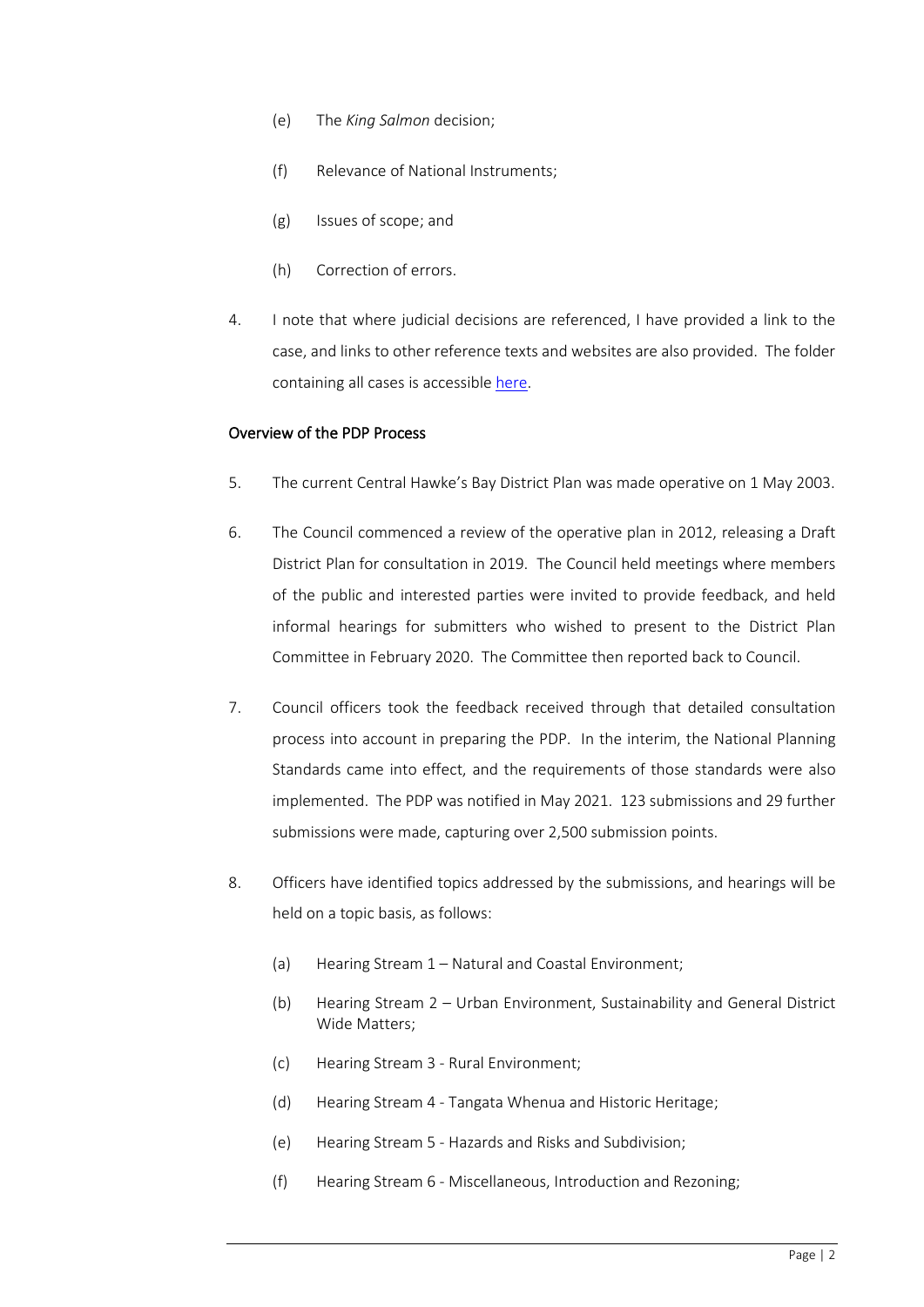- (g) Hearing Stream 7 Energy, Infrastructure and Transport.
- 9. Each hearing stream will have several sub-topics, all addressed by a separate hearing report, which will be made available at least 3 weeks (with officers generally aiming for 4 weeks) before the relevant hearing. Minute 4 issued by the Panel requires expert evidence to be filed 2 weeks before the hearing, with nonexpert statements and legal submissions also requested prior to the hearing. This staggered exchange of information provides an appropriate opportunity for submitters to understand the Council and other submitters' positions, with a view to all participants providing an informed and focused presentation to the Panel.
- 10. Given the number of individual submission points and range of topics, there is the potential for some points to 'slip between the cracks', for instance, where a point has been allocated to a later hearing stream, it may later be realised that it would have been better dealt with in an earlier report. Similarly, consideration of submissions on a later topic, including as a result of evidence heard, may affect a recommendation given for an earlier topic. The officers will endeavour to report on this as they go, and Council anticipates there may need to be something of a 'mop up' session towards the end of the hearing process where any affected submitters can be invited to be heard if necessary.
- 11. At the conclusion of the hearings, the Panel will make recommendations to the full Council, who will make the final decision under clause 10, First Schedule RMA.

#### The Panel's task

12. The Hearings Panel has been delegated the task, under clause 8B, Schedule 1, RMA, of hearing submissions on the PDP, as well as requirements for designations that have been included in the PDP. Under clause 10, the Panel is required to make recommendations to the Council as to decisions on the provisions and matters raised in submissions, including reasons for its decisions. The Panel may address submissions in groups, in a similar way to how the reporting officers have approached their assessments in the s 42A reports. The Panel is not required to give a decision that addresses each individual submission. $^{\rm 1}$  $^{\rm 1}$  $^{\rm 1}$ 

<span id="page-2-0"></span>

Schedule 1, cl 10(3) RMA.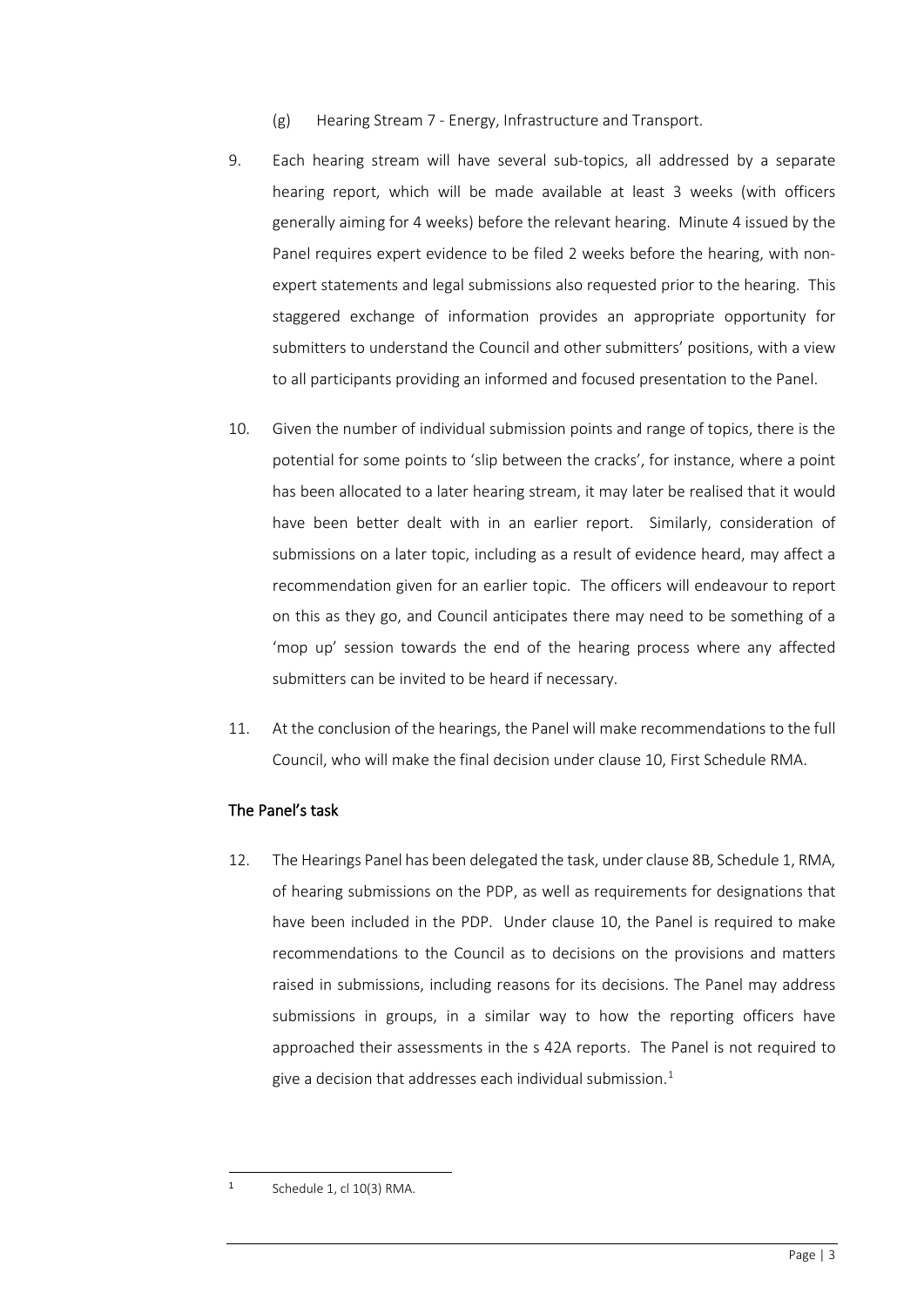- 13. As is discussed further below, the Panel's recommended decisions must include a further evaluation of the PDP under section 32AA RMA, and the Council will be required to have particular regard to that further evaluation when making its decision.[2](#page-3-0) The Panel may recommend consequential alterations necessary to the PDP arising from submissions.<sup>[3](#page-3-1)</sup>
- 14. The Council is required to make decisions on submissions on the PDP must be given no later than two years after notification of the PDP, which is 28 May 2023.
- 15. The PDP also includes requirements for designations which have a different statutory test, and which the Panel need to consider under cl 9, Schedule 1, RMA. Requirements for designation are not scheduled to be considered until Hearing Stream 7, and if it is of assistance, I can provide a similar type of statutory overview for assessment of designations at that time.

#### Legal framework

16. The preparation of a district plan takes place in quite a complex statutory framework and there are a number of cases where the Environment Court has helpfully summarised the relevant tests. Probably the most comprehensive is one set out by the Court in *[Long Bay-Okura Great Park Society Inc v North Shore City](https://matthewcasey-my.sharepoint.com/:b:/g/personal/asher_casey_co_nz/EYKuCPQ85flBoEaB3K8lUdUB5c7VHJQYjate5I3rY6_w5Q?e=uXtdoe)  [Council](https://matthewcasey-my.sharepoint.com/:b:/g/personal/asher_casey_co_nz/EYKuCPQ85flBoEaB3K8lUdUB5c7VHJQYjate5I3rY6_w5Q?e=uXtdoe)[4](#page-3-2)* which has subsequently been updated in a series of cases to provide for progressive amendments to the RMA. The most recent version I am aware of is in *[Colonial Vineyard](https://matthewcasey-my.sharepoint.com/:b:/g/personal/asher_casey_co_nz/EaBK4vgQLdlElcXgTo0DvNoBT-NM-N-J_qRAMHeXUrO9MQ?e=y43VOP)*, in 2014, and this is set out in Appendix A, with some updates to reflect changes to the RMA since then.

<sup>2</sup> Schedule 1, cl  $10(4)(a$ aa) RMA.<br>3 Schedule 1, cl  $10(2)(b)(i)$  PMA.

<span id="page-3-2"></span><span id="page-3-1"></span><span id="page-3-0"></span> $3$  Schedule 1, cl  $10(2)(b)(i)$  RMA.

Environment Court A078/08, 16 July 2008.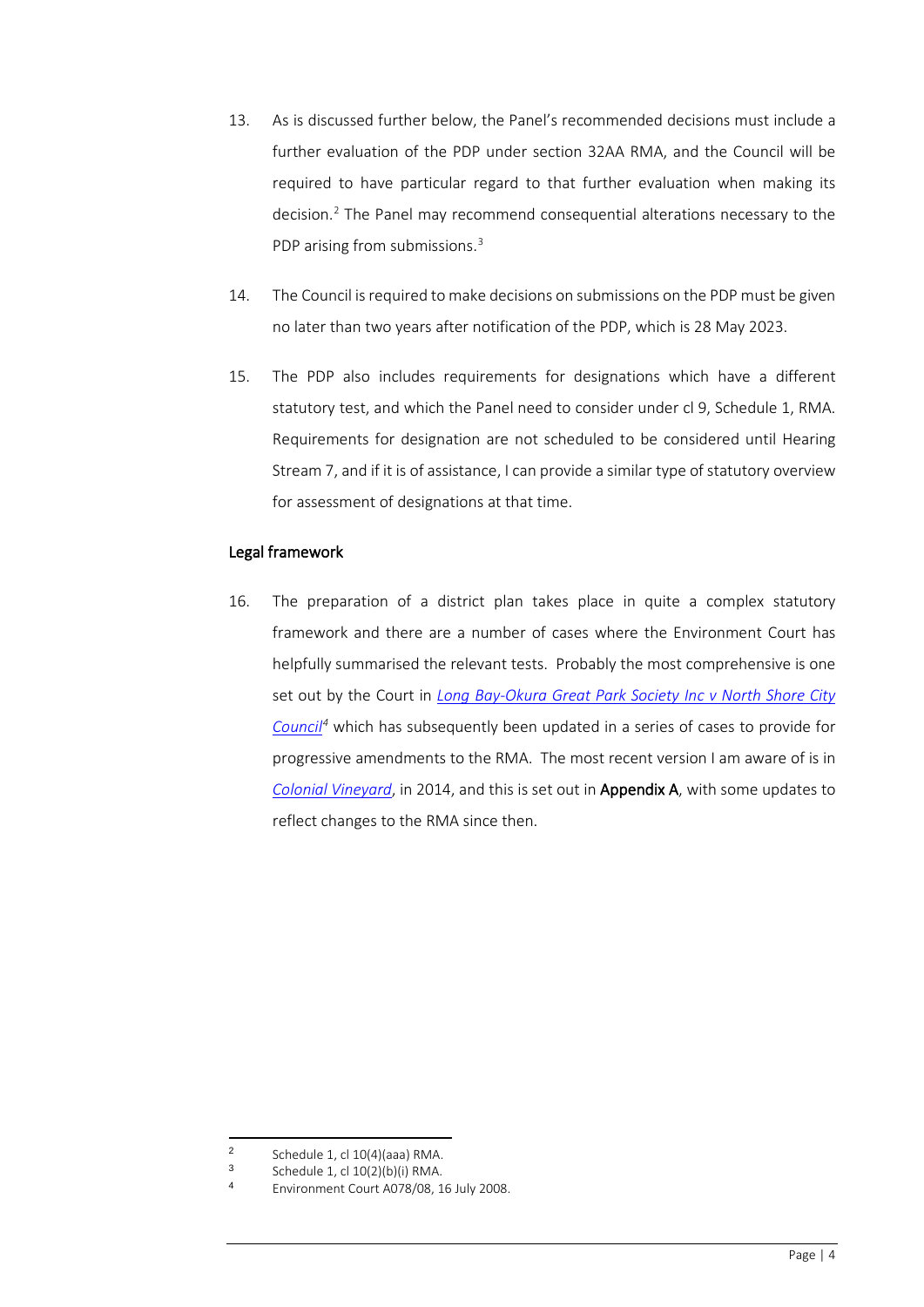- 17. There are some more concise versions of the fuller test, with a useful one being set out in *[Edens v Thames-Coromandel District Council,](https://matthewcasey-my.sharepoint.com/:b:/g/personal/asher_casey_co_nz/EZbjSq1cPg9Ir6890GhRRyQBynBmaiXKhJDdTHK9CLfWjQ?e=6EGJhf) [5](#page-4-0)* as follows:
	- A An objective in a district plan is to be evaluated by the extent to which:
		- 1 it is the most appropriate way to achieve the purpose of the Act (s 32(1)(a)); and
		- 2 it assists the territorial authority to carry out its functions in order to achieve the purpose of the Act (s 72); and
		- 3 it is in accordance with the Council's functions under s 31 and the provisions of Part 2 (s 74(1) ).
	- B. A policy, rule, or other method in a district plan is to be evaluated by whether:
		- 1 it is the most appropriate way to achieve the objectives of the plan (s  $32(1)(b)$ ) by
			- (i) identifying other reasonably practicable options for achieving the objectives; and
			- (ii) assessing the efficiency and effectiveness of the provisions in achieving the objectives by identifying and assessing (quantitatively if practicable) the benefits and costs of the effects anticipated from its implementation together with the risk of acting or not acting if there is uncertain or insufficient information about the matter; and
			- (iii) summarising the reasons for deciding on the provisions; and
		- 2 it assists the territorial authority to carry out its functions in order to achieve the purpose of the Act (s 72);
		- 3 it is in accordance with the Council's functions under s 31 and the provisions of Part 2 (s 74(1)); and
		- 4 (if a rule) it achieves the objectives and policies of the plan (s  $76(1)(b)$ ."

## Section 32 RMA

- 18. The section 32 assessment is a critical aspect of the Panel's role in considering submissions on the PDP. Section 32 reports have been prepared in support of the PDP as notified, and are available on the Council's website. They are a useful resource for the Panel and submitters in understanding the rationale behind, and planning justification for, what has been proposed.
- 19. As submissions on particular aspects of the PDP are considered through hearing reports, officers will consider any alternative provisions put forward in the context of what s 32 requires, and when changes are recommended, a further assessment

<span id="page-4-0"></span><sup>5</sup> [2020] NZEnvC 13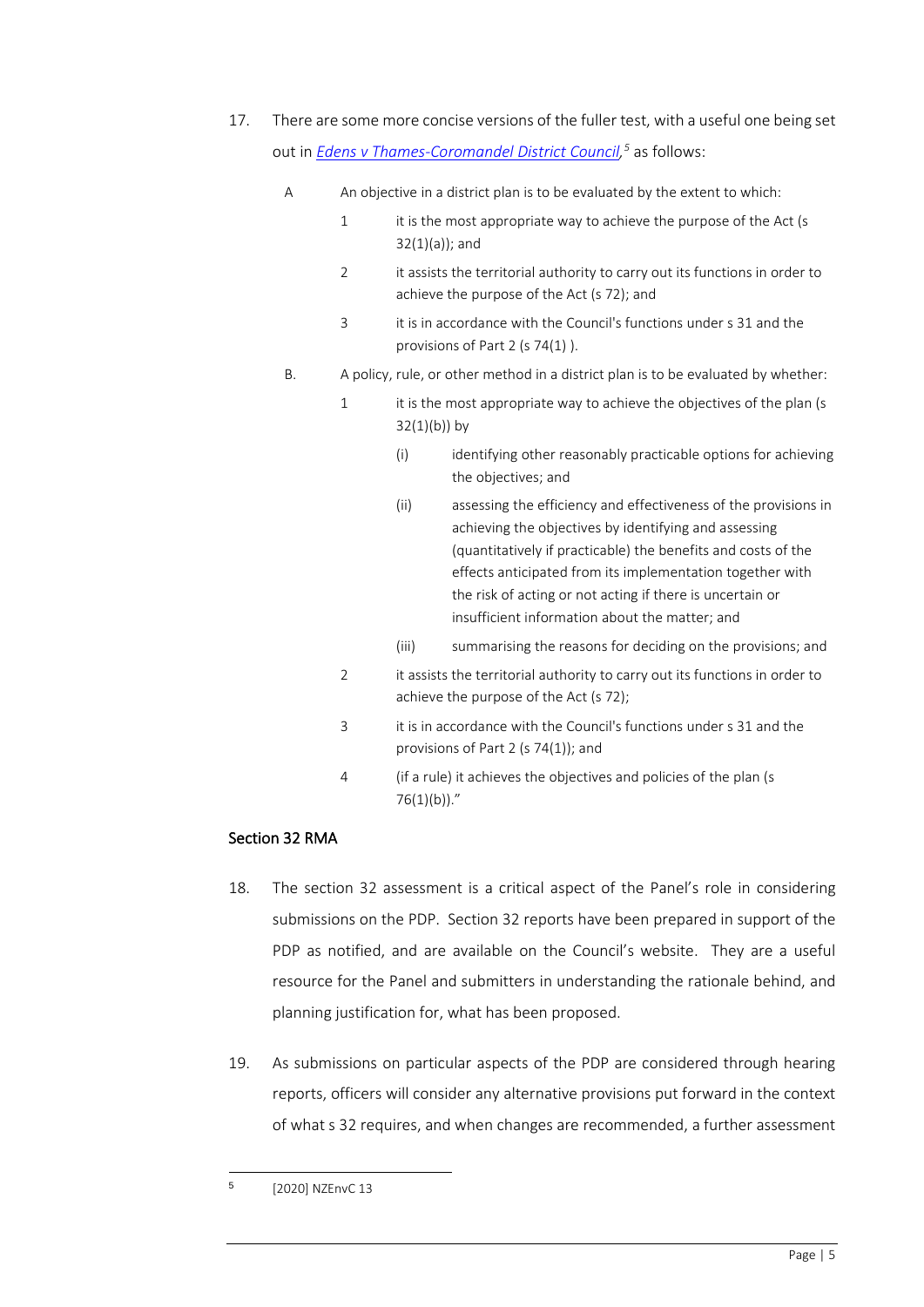under s 32AA will be provided if the change is a material departure from what was notified. That same obligation to make a further assessment under s 32AA will also apply to the Panel if it decides to recommend changes as a result of submissions which materially depart from the notified version.

- 20. So what does s 32 RMA require? Essentially, it requires an evaluation report to be prepared which considers whether the objectives proposed are the most appropriate way to achieve the purpose of the RMA, and whether the other provisions – primarily policies and rules – are the most appropriate way to achieve the objectives. The latter requires:<sup>[6](#page-5-0)</sup>
	- $(i)$  identifying other reasonably practicable options for achieving the objectives; and
	- (ii) assessing the efficiency and effectiveness of the provisions in achieving the objectives; and
	- (iii) summarising the reasons for deciding on the provisions.
- 21. The report must contain a level of detail that corresponds to the scale and significance of the environmental, economic, social, and cultural effects that are anticipated from the implementation of the proposal.<sup>[7](#page-5-1)</sup>
- 22. The assessment of the efficiency and effectiveness of the provisions in achieving the objectives must:
	- (a) identify and assess the benefits and costs of the environmental, economic, social, and cultural effects that are anticipated from the implementation of the provisions, including the opportunities for—
		- (i) economic growth that are anticipated to be provided or reduced; and
		- (ii) employment that are anticipated to be provided or reduced; and
	- (b) if practicable, quantify the benefits and costs referred to in paragraph (a); and
	- (c) assess the risk of acting or not acting if there is uncertain or insufficient information about the subject matter of the provisions.
- 23. When considering objectives under the s 32 test, every objective needs to be examined, but they cannot be looked at in isolation, because the objectives may have overlapping ways of achieving sustainable management of natural and

<span id="page-5-0"></span> $6$  Section 32(1)(b) RMA

<span id="page-5-1"></span>Section 32(1)(c) RMA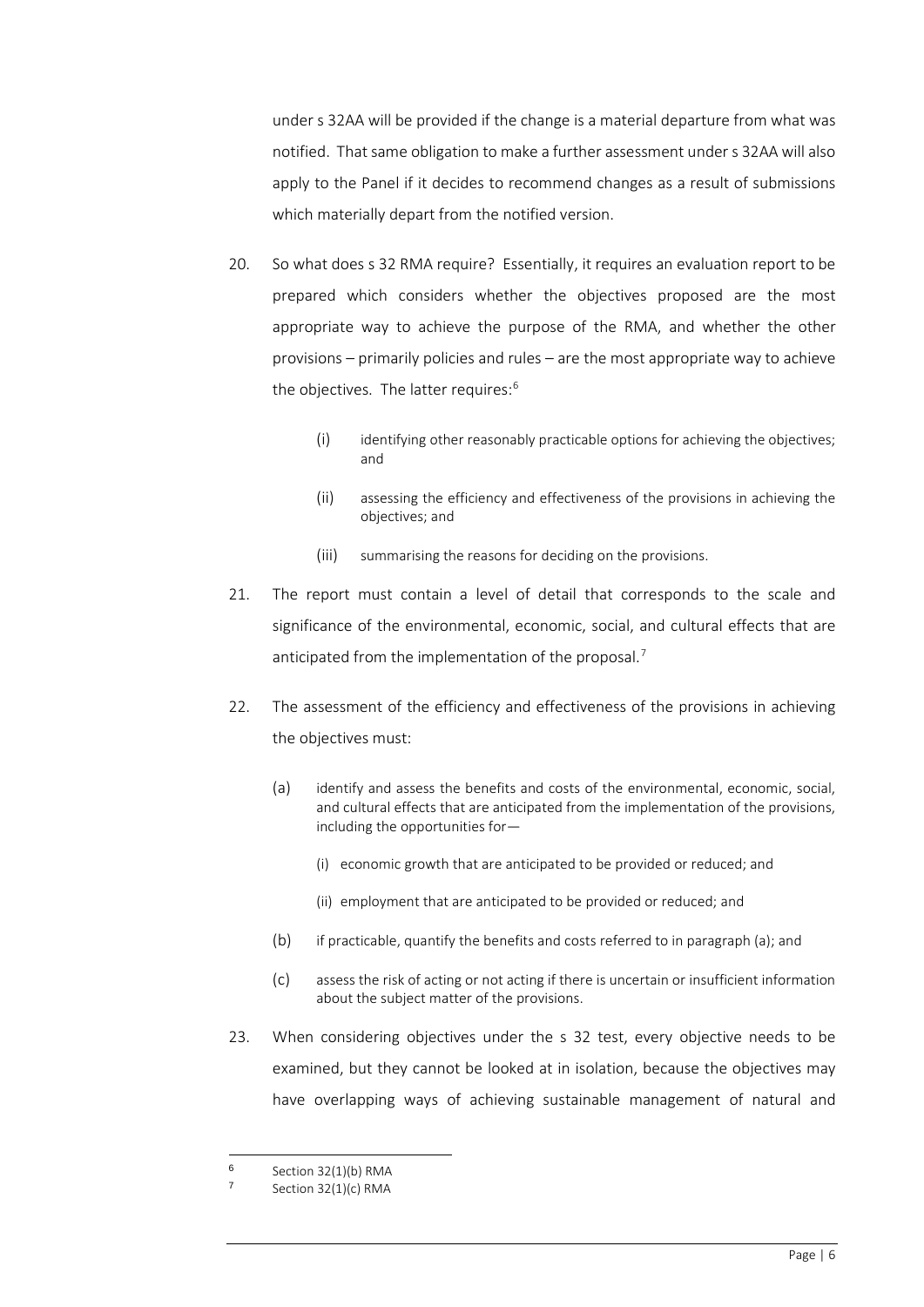physical resources - the purpose of the Act.<sup>8</sup> For example, in the Coastal Environment section, you may consider it appropriate to consider CE-O2 (protection of the natural character of the coastal environment) and CE-O3 (providing for activities with a functional need to locate in the coastal environment) together, to ensure they are complementary and work together, rather than pulling against each other.

- 24. There are a number of terms used in s 32 which the Courts have considered and provided further guidance on, as follows:
	- (a) "Most appropriate", this means the most "suitable" and does not require it to be the objective or method to be the most "superior".<sup>[9](#page-6-1)</sup> This requires a value judgment.
	- (b) "Effectiveness" assesses the "contribution new provisions make towards achieving the objective, and how successful they are likely to be in solving the problem they were designed to address."<sup>[10](#page-6-2)</sup>
	- (c) "Efficiency" measures whether the provisions will be likely to achieve the objectives at the lowest total cost to all members of society, or achieves the highest net benefit to all of society. The assessment of efficiency under the RMA involves the inclusion of a broad range of costs and benefits, many intangible and non-monetary.<sup>11</sup> One measure of efficiency is where the purpose of the Act and the objectives of the plan can be met by a less restrictive regime, then that regime should be adopted.<sup>[12](#page-6-4)</sup>
	- (d) "Benefits" or positive effect, can be described as a consequence of an action (e.g. a plan provision) that enhances well-being within the context of the RMA, and includes monetary and non-monetary benefits associated with environmental, economic, social and cultural effects;<sup>[13](#page-6-5)</sup>

<span id="page-6-0"></span><sup>8</sup> *[Rational Transport Society Inc v New Zealand Transport Agency](https://matthewcasey-my.sharepoint.com/:b:/g/personal/asher_casey_co_nz/EdNop7zWiK9OhcIEn9P1DNgBivOte0ASJW-leDzAK5TQyg?e=1uLdAm)* [2012] NZRMA 298 at [46].

<span id="page-6-1"></span><sup>9</sup> **[Rational Transport Society Inc v New Zealand Transport Agency](https://matthewcasey-my.sharepoint.com/:b:/g/personal/asher_casey_co_nz/EdNop7zWiK9OhcIEn9P1DNgBivOte0ASJW-leDzAK5TQyg?e=1uLdAm)** [2012] NZRMA 298 at [45].

<span id="page-6-2"></span><sup>10</sup> Ministry for the Environment, *'<u>[A Guide to Section 32 of the Resource Management Act 1991](https://matthewcasey-my.sharepoint.com/:b:/g/personal/asher_casey_co_nz/EeEPRXQ0PRtKlyiPyWM6HeEBCDGR7DnxmLglgK62sikL2g?e=ks3hkt)</u>", p18.<br>11 Ministry for the Environment <i>'A Guide to section 32 of the Resource Management Act 1991*", p18.

<span id="page-6-4"></span><span id="page-6-3"></span><sup>11</sup> Ministry for the Environment, '<u>*[A Guide to section 32 of the Resource Management Act 1991](https://matthewcasey-my.sharepoint.com/:b:/g/personal/asher_casey_co_nz/EeEPRXQ0PRtKlyiPyWM6HeEBCDGR7DnxmLglgK62sikL2g?e=ks3hkt)''*, p18.<br>12 Pavel Ferest and Ried Bratestian Second New Zeeland Inou Whalestane District Council 19917LNT puC</u> <sup>12</sup> *[Royal Forest and Bird Protection Soc of New Zealand Inc v Whakatane District Council](https://matthewcasey-my.sharepoint.com/:b:/g/personal/asher_casey_co_nz/EahNR5RWtvRMj0xVetxTFrQB53yZUIvLYpVjrfWMF4gWFg?e=OMsnaU)* [2017] NZEnvC

<sup>51</sup> at [59] confirming *[Wakatipu Environment Society Inc v Queenstown Lakes District Council](https://matthewcasey-my.sharepoint.com/:b:/g/personal/asher_casey_co_nz/EZVXtMs_mQhCrE9LKijJ9jIBvWJ3GYKrUrh-sztED3mMuA?e=cKLYm9)* EnvC C153/04 at 56.

<span id="page-6-5"></span><sup>13</sup> Summarised from Ministry for the Environment, '*[A Guide to section 32 of the Resource](https://matthewcasey-my.sharepoint.com/:b:/g/personal/asher_casey_co_nz/EeEPRXQ0PRtKlyiPyWM6HeEBCDGR7DnxmLglgK62sikL2g?e=ks3hkt)  [Management Act 1991](https://matthewcasey-my.sharepoint.com/:b:/g/personal/asher_casey_co_nz/EeEPRXQ0PRtKlyiPyWM6HeEBCDGR7DnxmLglgK62sikL2g?e=ks3hkt)*", p18 -20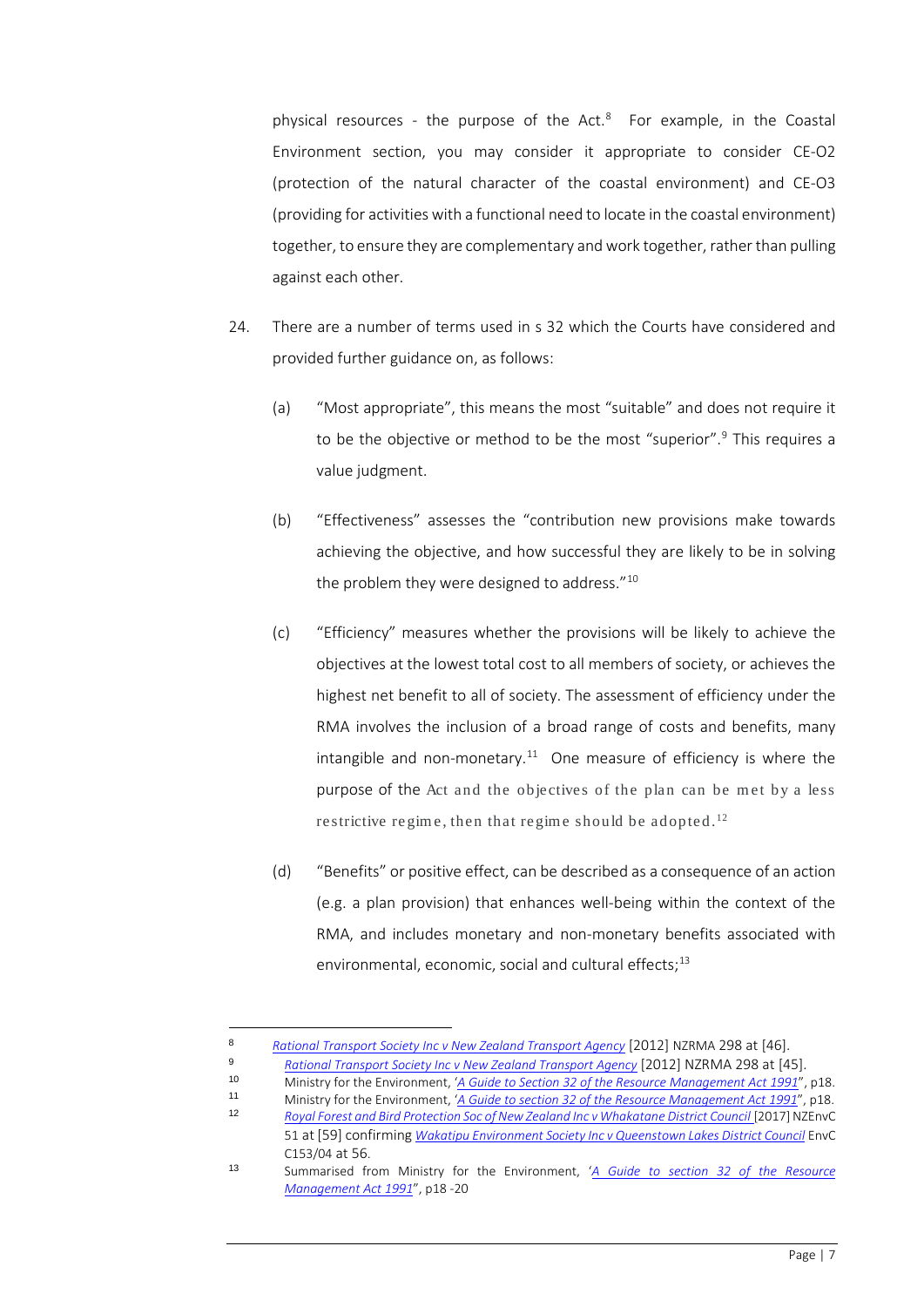- (e) "Costs" or negative effect, can be described as what society has to sacrifice to obtain a desired benefit and includes monetary and non-monetary costs associated with environmental, economic, social and cultural effects. [14](#page-7-0)
- 25. These are, of necessity, very brief summaries of quite complex issues in the abstract. If the Panel wishes to hear legal submissions for the Council on the application of s 32 to a particular scenario as it arises, more specific assistance can be provided.
- 26. As noted above, a further evaluation must be undertaken in accordance with section 32(1) to (4) where changes are made to the PDP as a result of your consideration of submissions. The required level of detail must correspond to the scale and significance of the changes.
- 27. The further evaluation under s 32AA must be published in a report made available for public inspection at the same time as the decision on the PDP is notified or be referred to in the decision-making record in sufficient detail to demonstrate that the requirements have been met. The s 32AA reports will be provided with the Panel's recommendations to the Council. As indicated above, where reporting officers recommend changes be made to the PDP, they will include an analysis under s 32AA.
- 28. It is expected that submitters seeking significant changes to the PDP will similarly address the matters relevant under s 32, such as the effects of the change, the costs and benefits of what they are proposing, and how the proposed new provisions fit with the objectives and policies of the PDP. Where these matters are not addressed specifically, the Panel may find it useful to question submitters on these matters, to ensure they have the information necessary to make informed recommended decisions that meet the requirements of s 32AA.

<span id="page-7-0"></span>

<sup>14</sup> Summarised from Ministry for the Environment, '*[A Guide to section 32 of the Resource](https://matthewcasey-my.sharepoint.com/:b:/g/personal/asher_casey_co_nz/EeEPRXQ0PRtKlyiPyWM6HeEBCDGR7DnxmLglgK62sikL2g?e=ks3hkt)  [Management Act 1991](https://matthewcasey-my.sharepoint.com/:b:/g/personal/asher_casey_co_nz/EeEPRXQ0PRtKlyiPyWM6HeEBCDGR7DnxmLglgK62sikL2g?e=ks3hkt)*", p18 -20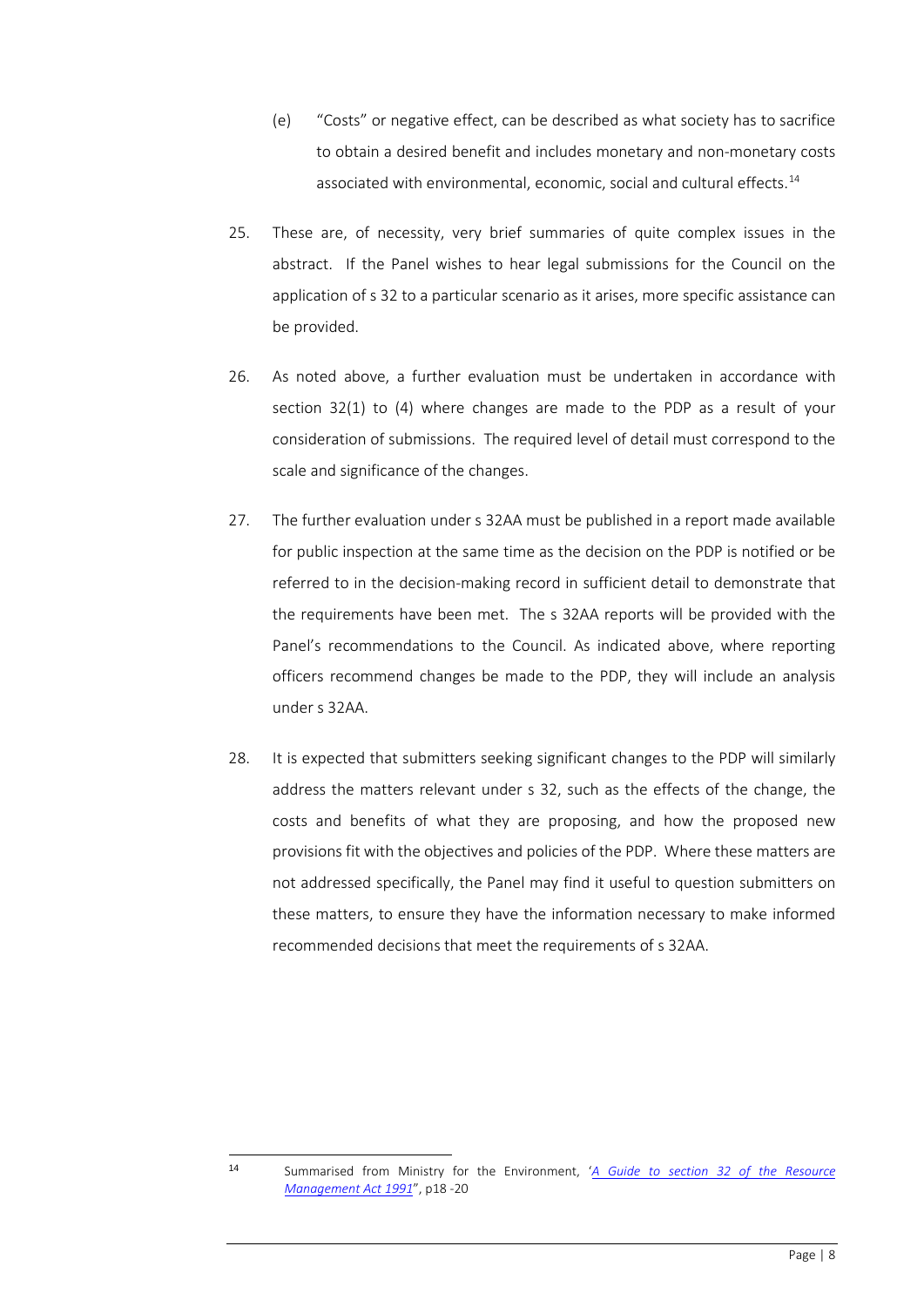## The King Salmon decision

- 29. In 2014, the Supreme Court issued its decision in *[Environmental Defence Society](https://matthewcasey-my.sharepoint.com/:b:/g/personal/asher_casey_co_nz/EWEz49iE-JRJi1HU1kevXDsB8rHj6nR2FZDGi32Kvl4T4w?e=TI5y7K)  [Incorporated v The New Zealand King Salmon Company Limited](https://matthewcasey-my.sharepoint.com/:b:/g/personal/asher_casey_co_nz/EWEz49iE-JRJi1HU1kevXDsB8rHj6nR2FZDGi32Kvl4T4w?e=TI5y7K)[15](#page-8-0)* (King Salmon), and this has had important ramifications for plan making.
- 30. The first is the way, or the extent to which, it is appropriate to refer back to Part 2 of the RMA when making decisions as to the content of the PDP. Part 2 of the Act is sections 5 (the purpose of the Act), 6 (Matters of national importance), 7 (other matters) and 8 (Treaty of Waitangi).
- 31. The Supreme Court's decision essentially holds that where a higher order statutory planning document has interpreted what is required by Part 2 and made provisions to give effect to that, it is not necessary to go 'higher up the chain' and apply Part 2 directly. For instance, in relation to the Coastal Environment section, the New Zealand Coastal Policy Statement (NZCPS) has already considered, at a national level, what is required under Part 2 for the coastal resource and set this out through a series of policies. As a result, when considering appropriate objectives, policies and rules for the Coastal Environment section of the PDP, the Panel does not need to, and should not, separately consider what Part 2 requires, but only needs to consider whether the PDP provisions give effect to the NZCPS.
- 32. The Supreme Court held that this approach applies absent "invalidity, incomplete coverage or uncertainty of meaning" in the relevant higher order statutory planning documents. If one or more of these three caveats apply, reference to Part 2 may be justified and it may be appropriate to apply an "overall balancing exercise".
- 33. An important higher order planning document for the PDP will be the Hawke's Bay Regional Policy Statement, which forms part of the Hawke's Bay Regional Resource Management Plan (RRMP). The RRMP was prepared some time ago, prior to *King Salmon*, and prior to a number of national policy statements. Because of those factors, it is possible that one of the caveats – particularly incomplete coverage – might apply and recourse to Part 2 may be required. Plans that were prepared before *King Salmon* generally proceeded on a different understanding of how they

<span id="page-8-0"></span><sup>15</sup> [2014] NZSC 38.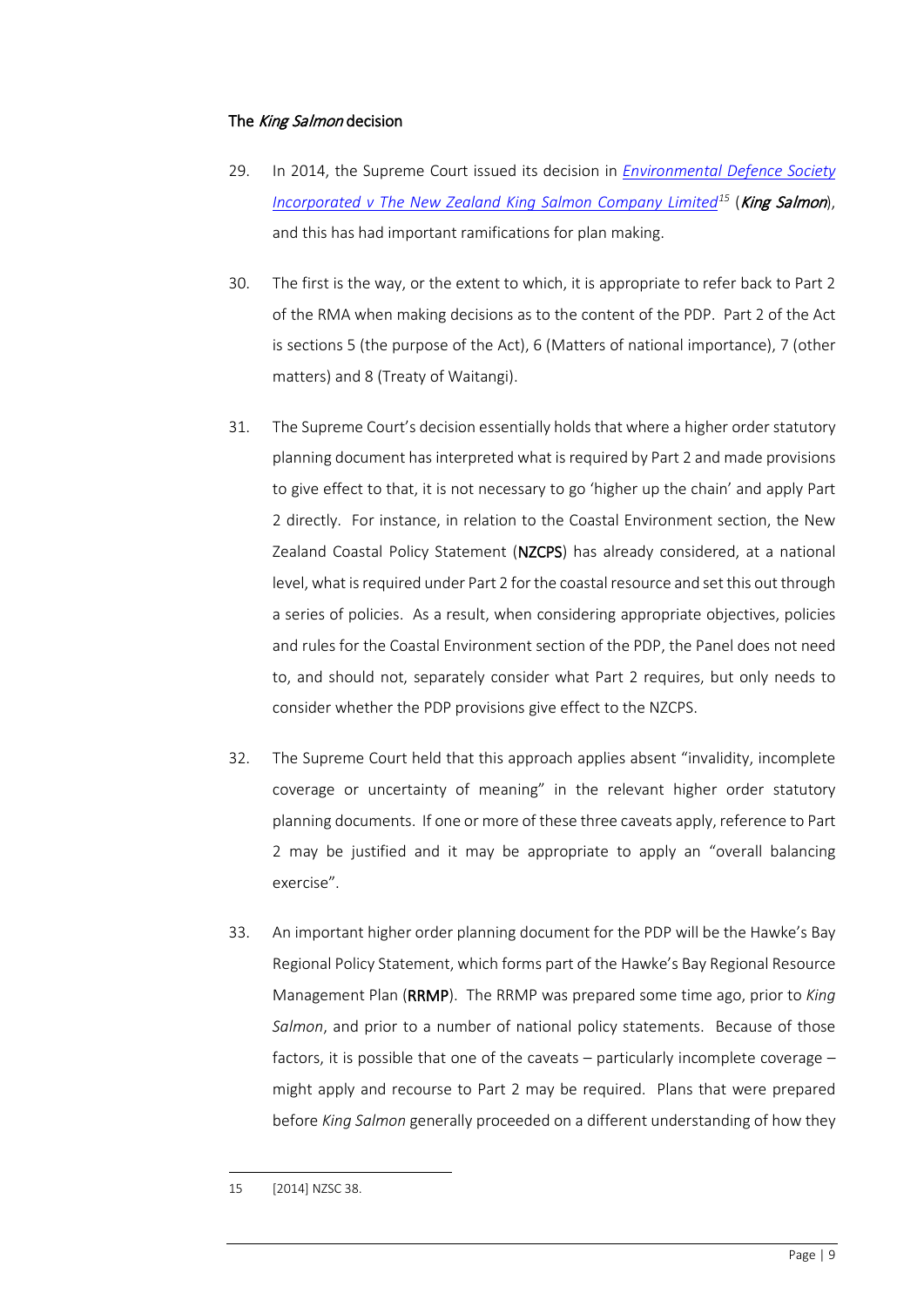would be applied, and therefore the language used may not have been as careful as it now needs to be.

- 34. This brings us to the second major implication of *King Salmon*, which is where a planning instrument – in that case, the NZCPS - uses directive terminology, that is to be strictly interpreted. In that case, the word "avoid" in relation to adverse effects on the coastal environment was considered a directive term that should be applied. If a proposal is going to have adverse effects which an objective or policy requires to be "avoided", as opposed to being remedied or mitigated, it will have a high chance of being declined, even if those effects can be mitigated, for instance by an environmental off-set being provided elsewhere.
- 35. As such, plan makers since *King Salmon* have needed to be more conscious about terminology used. Previously, it was assumed that Part 2 would apply to all resource consent assessments required under the plan, under the "overall broad judgment" approach. This meant that, while objectives and policies of a plan were a factor to be considered, a decision-maker would tend to make an overall judgement as to the merits of a particular proposal, sometimes, for instance, with reference to the social or economic benefits a proposal would have to an applicant, even if this was not expressed as an important factor within the plan.
- 36. As the RRMP was mostly prepared before *King Salmon*, it will not have been prepared with that focus, and therefore, it will not always be appropriate for the Panel to apply that policy statement without also considering Part 2.
- 37. The importance now placed on terminology, and the much reduced ability to rely on an overall balancing exercise at resource consent stage, means that the Panel should be very aware of the wording they choose to employ when considering objectives and policies. *King Salmon* emphasises the importance of planning instruments as a reflection of the community's aspirations, and the specific words used will be critical in determining future applications under this plan.

#### Relevance of National Instruments

38. The emphasis placed by *King Salmon* on higher order planning documents is consistent with the RMA's requirement that a district plan must give effect to any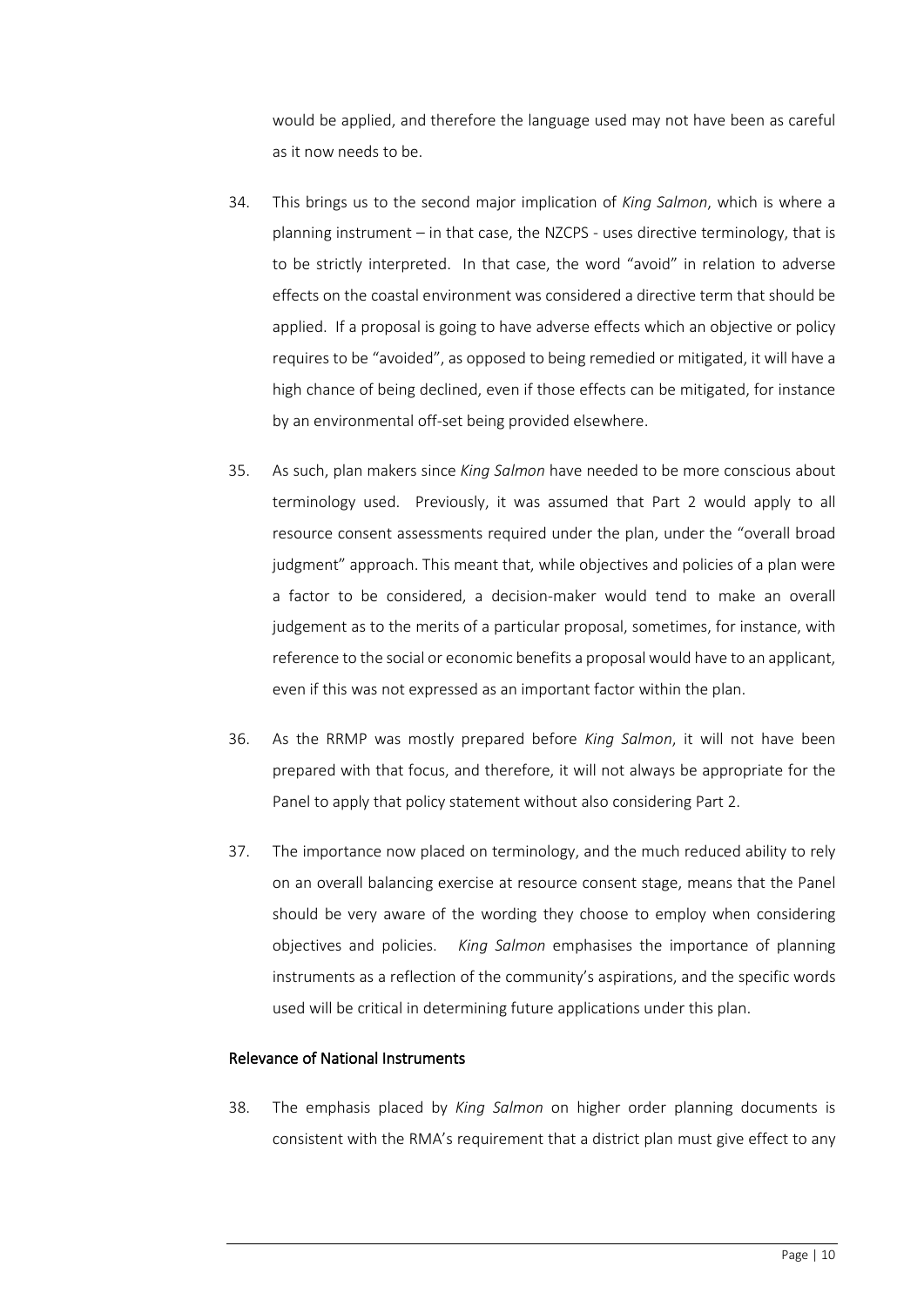national policy statement and New Zealand Coastal Policy Statement and a national planning standard. [16](#page-10-0) Potentially relevant documents for the PDP are the:

- (a) NZCPS;
- (b) National Policy Statement for Freshwater Management 2020 ;
- (c) National Policy Statement for Renewable Electricity Generation 2011;
- (d) National Policy Statement on Electricity Transmission;
- (e) National Planning Standards 2019.
- 39. Authors of the s 42A reports will address these as they apply to topics addressed, and will explain how they apply to the matters being considered.
- 40. Given the requirement to give effect to these documents, they may limit the extent to which the relief sought by some submissions can be approved.
- 41. In the case of the National Planning Standards, it is important to be aware that the way the PDP is laid out and many of the defined terms are set by this document. For instance, where a term is defined in the Planning Standards, there are limits to the ability to modify the meaning. Again, the reporting officers will alert you if there is an issue, through their s 42A reports.
- 42. In addition to the NPSs, there are a number of National Environmental Standards (NES), including (most relevantly) the:
	- (a) [National Environmental Standards for Plantation Forestry](https://environment.govt.nz/acts-and-regulations/regulations/national-environmental-standards-for-plantation-forestry/) 2017
	- (b) [National Environmental Standards for Telecommunications Facilities](https://environment.govt.nz/acts-and-regulations/regulations/national-environmental-standards-for-telecommunication-facilities/) 2016
	- (c) [National Environmental Standards for Electricity Transmission Activities](https://environment.govt.nz/acts-and-regulations/regulations/nes-electricity-transmission-activities/#:%7E:text=The%20NES%20only%20apply%20to,regional%20substations%20to%20electricity%20users.)  [2009;](https://environment.govt.nz/acts-and-regulations/regulations/nes-electricity-transmission-activities/#:%7E:text=The%20NES%20only%20apply%20to,regional%20substations%20to%20electricity%20users.) and
	- (d) [National Environmental Standard for Assessing and Managing Contaminants](https://environment.govt.nz/acts-and-regulations/regulations/national-environmental-standard-for-assessing-and-managing-contaminants-in-soil-to-protect-human-health/)  [in Soil to Protect Human Health 2011.](https://environment.govt.nz/acts-and-regulations/regulations/national-environmental-standard-for-assessing-and-managing-contaminants-in-soil-to-protect-human-health/)

<span id="page-10-0"></span><sup>16</sup> Section 75(3) RMA.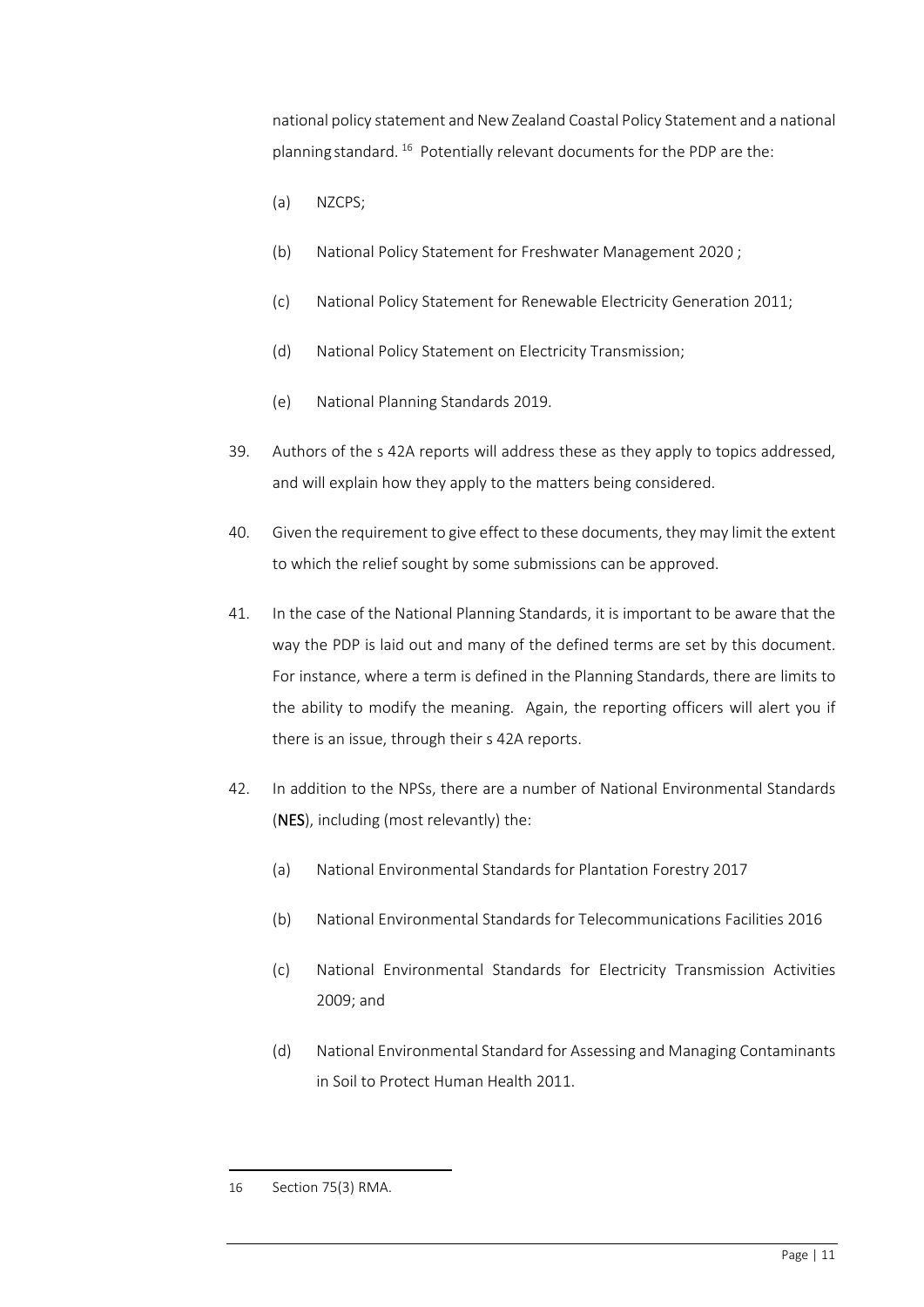- 43. NES generally provide a national set of planning rules for a particular activity. For instance, the NES for Telecommunication Facilities provides a set of rules for transmission lines, conductors and ancillary equipment and activities that mean each Council does not need to determine its own rules and is required to apply a consistent set.
- 44. Section 43B RMA sets out the requirements for whether rules can be more stringent or more lenient than what is provided for in the standard. This largely depends on how the NES is drafted, and its coverage. In Hearing Stream 1, the Panel will be required to consider the NES for Plantation Forestry (NESPF), and the extent to which it covers activities in Significant Natural Areas. The s 42A report sets out the relevant aspects of the NESPF and how it relates to rules in the PDP, and this will need to be carefully considered by the Panel.
- 45. I note that I did not include in the list above the National Policy Statement on Urban Development 2020 (NPSUD). This applies to urban environments, which is defined in such a way as to exclude Central Hawke's Bay. The NPSUD may still provide some useful guidance, but you are not required to 'give effect' to it. I note that Central Hawke's Bay is similarly not captured by the recent Resource Management (Enabling Housing Supply and Other Matters) Amendment Act 2021.
- 46. I have also not listed above the Draft National Policy Statement on Highly Productive Land (NPS-HPL) or the Draft National Policy Statement for Indigenous Biodiversity. The RMA does not require you to consider, or give effect to, draft NPS. The Environment Court in *[Mainpower NZ Limited v Hurunui District Council](https://matthewcasey-my.sharepoint.com/:b:/g/personal/asher_casey_co_nz/ERZPfdyAWApFlDw6Z_LAfgsBFpmQE06zbmNKsU73iihPGA?e=zRooYs)* held that while draft national policy statements can be considered in the context of relevant matters, no weight should be given to them as they may yet change.<sup>[17](#page-11-0)</sup>
- 47. Notwithstanding that strict legal position, the NPS-HPL is expected to take effect in the first half of this year, and will therefore likely to become operative part way through the hearings process. It is therefore useful to consider what it is likely to require. Essentially, the NPS-HPL will seek to improve the way highly productive land is managed under the RMA to recognise the full range of values and benefits associated with its useful primary production; maintain its availability for primary

<span id="page-11-0"></span><sup>17</sup> [2011] NZEnvC 384 at [27].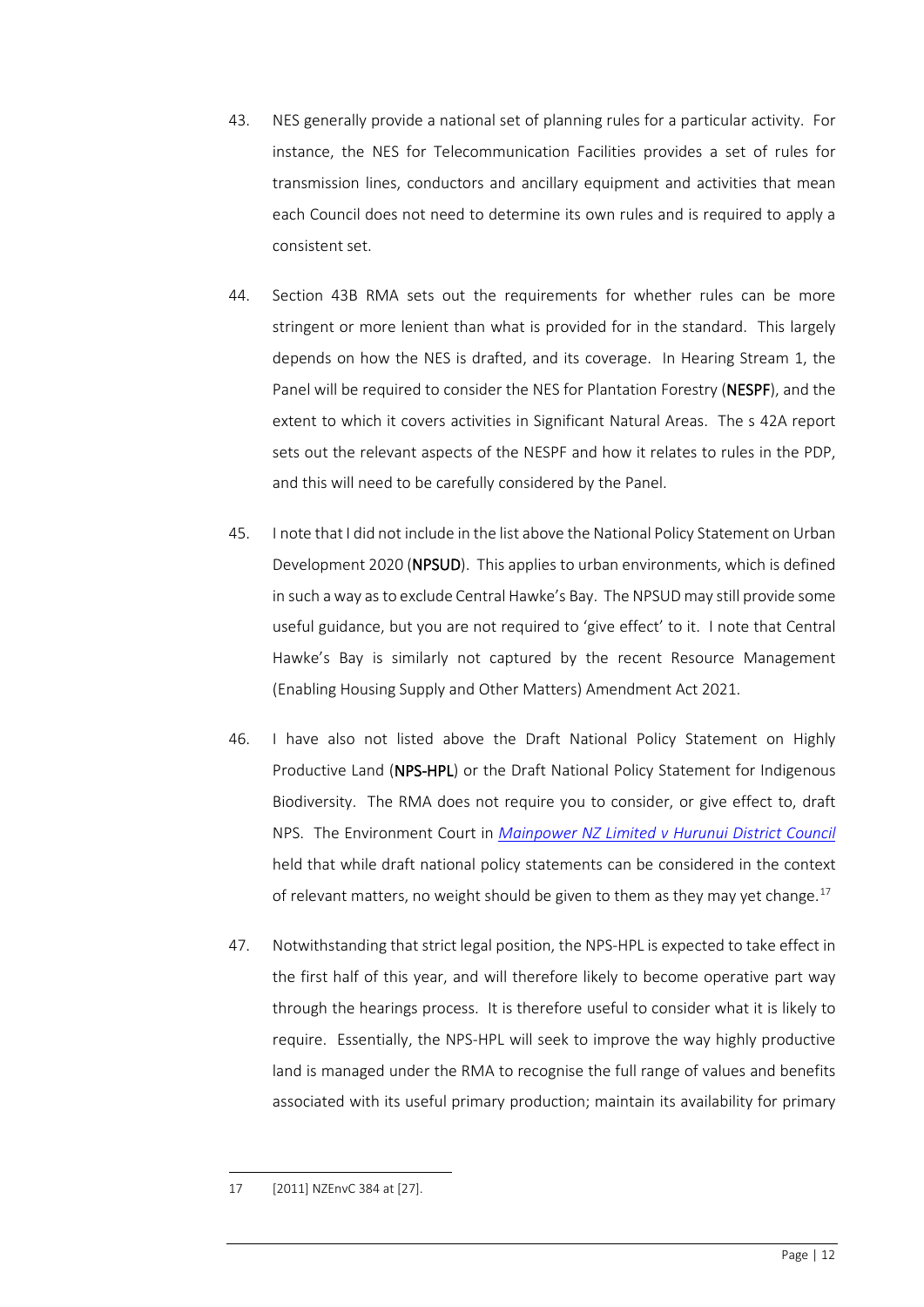production; and protect it from inappropriate subdivision, use and development.[18](#page-12-0) It is likely that the NPS-HPL will direct changes to district plans to give effect to certain requirements if necessary. Where there is the opportunity to ensure the PDP gives effect to the operative NPS-HPL, the Panel will need to consider that before it makes its final recommendations.

48. The reporting officers will keep the Panel briefed on any update in this regard.

#### Issues of Scope

- 49. The Panel has the task of considering submissions that have been made "on" the PDP. In some cases, submissions might be considered to not be "on" the PDP, or to be out of scope.
- 50. There is quite a lot of caselaw on the scope of submissions, however it is fair to say that many of them relate to plan changes, which have a much narrower focus than a full plan review of the type being undertaken here. The High Court in the *[Albany](https://matthewcasey-my.sharepoint.com/:b:/g/personal/asher_casey_co_nz/EV-8r8kscAhAkI0LrdVWQXQBzlizIZo8gzWQiEDs_01EZw?e=04mfXc)  North Landowners [v Auckland Council](https://matthewcasey-my.sharepoint.com/:b:/g/personal/asher_casey_co_nz/EV-8r8kscAhAkI0LrdVWQXQBzlizIZo8gzWQiEDs_01EZw?e=04mfXc)* held: [19](#page-12-1)

… the Auckland Unitary Plan planning process is far removed from the relatively discrete variations or plan changes under examination in [other scope cases]. The notified PAUP encompassed the entire Auckland region… and purported to set the frame for resource management of the region for the next 30 years. Presumptively, every aspect of the status quo in planning terms was addressed by the PAUP…The scope for a coherent submission being "on" the PAUP in the sense used [in the earlier decisions] was therefore very wide.

- 51. As such, for a full plan review such as the PDP, almost everything is open for challenge through the current submission process, provided the submission is sufficiently clear and the relief sought it is something that can properly be managed in a district plan under the RMA.
- 52. In terms of whether relief sought properly raised by a submission, the High Court in *[Countdown Properties \(Northlands\) Limited v Dunedin City Council](https://matthewcasey-my.sharepoint.com/:b:/g/personal/asher_casey_co_nz/EQmMGoXgfThPm4CWiOIxADkB-sBaLnGqm90OLx-lNCzhng?e=Bls2ZI)* held that an amendment made to a proposed plan as notified must be "*reasonably and fairly raised in submissions*" on the proposed plan.<sup>[20](#page-12-2)</sup> This is to be approached "*in a realistic and workable fashion, rather than from the perspective of legal nicety*".[21](#page-12-3)

<span id="page-12-0"></span><sup>18</sup> Summary provided at [Proposed National Policy Statement for Highly Productive Land | NZ](https://www.mpi.govt.nz/consultations/proposed-national-policy-statement-for-highly-productive-land/#:%7E:text=The%20overall%20purpose%20of%20the,primary%20production%20for%20future%20generations)  [Government \(mpi.govt.nz\)](https://www.mpi.govt.nz/consultations/proposed-national-policy-statement-for-highly-productive-land/#:%7E:text=The%20overall%20purpose%20of%20the,primary%20production%20for%20future%20generations)

<span id="page-12-1"></span><sup>19</sup> [2017] NZHC 138 at [129].

<span id="page-12-2"></span><sup>20</sup> [1994] NZRMA 145 at 166.

<span id="page-12-3"></span><sup>21</sup> *[Royal Forest and Bird Protection Soc NZ v Southland District Council](https://matthewcasey-my.sharepoint.com/:b:/g/personal/asher_casey_co_nz/EXLb6oBZo8ZHkdvWnlYfWKkBHSvqTrVfanZNIoftExyhpg?e=sAUlqU)* HC Christchurch AP198/96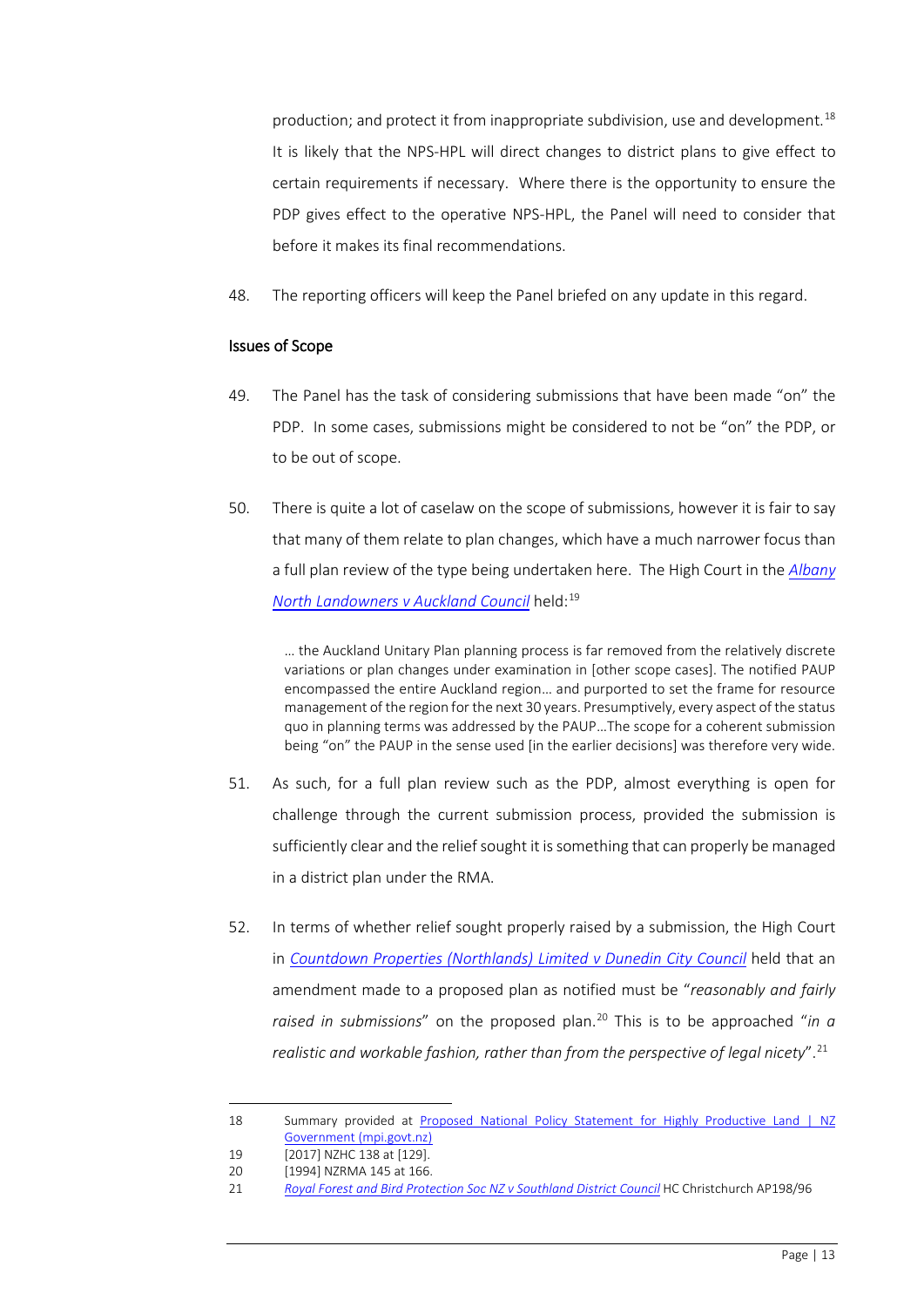- 53. In some cases a submission may be so unclear as to the relief it is seeking that it not possible to discern what is being sought. The Panel will need to decide whether, read as a whole, the relief can be reasonably and fairly identified. A submitter may seek to clarify this at the hearing, but they cannot expand the scope of their written submission through their evidence at the hearing. There is likely to be an issue if the written submission was so unclear that potentially affected persons would not have been sufficiently alerted to the need to make a further submission.
- 54. Often submissions will seek relief which is clearly outside the jurisdiction of the RMA – for instance matters such as funding of infrastructure, rates levied by Council, and other grievances against the Council will not be amenable to coverage in the PDP. Similarly some matters, such as air discharges and wetland protection, are within the jurisdiction of the Hawke's Bay Regional Council, and cannot be controlled under the district plan.
- 55. Reporting officers will identify any submissions where scope is a potential issue, and the Panel will need to carefully consider whether the submission can be advanced. Further legal submissions on particular submissions may be appropriate in difficult cases.

## Correction of Errors

- 56. As reporting planners have started to prepare s 42A reports in preparation for hearings on the PDP, there have been a few errors discovered. Given the complexity of the plan preparation process, this is not unexpected, and the RMA provides a number of methods for correcting such errors, some of which reporting officers may recommend the Panel employ.
- 57. For minor mistakes, clause 16(2), Schedule 1, RMA provides:

A local authority may make an amendment, without using the process in this schedule, to its proposed policy statement or plan to alter any information, where such an alteration is of minor effect, or may correct any minor errors.

<span id="page-13-0"></span>58. The key to this power is that it may only be used for "minor" changes to the Plan. In *[Re Christchurch City Council](https://matthewcasey-my.sharepoint.com/:b:/g/personal/asher_casey_co_nz/EaAloo0Y94FJrRhuoPNtlj0BfidQN_Um9TBRtK_ruYKHXg?e=6gMsZo)*, [22](#page-13-0) the Environment Court considered a number of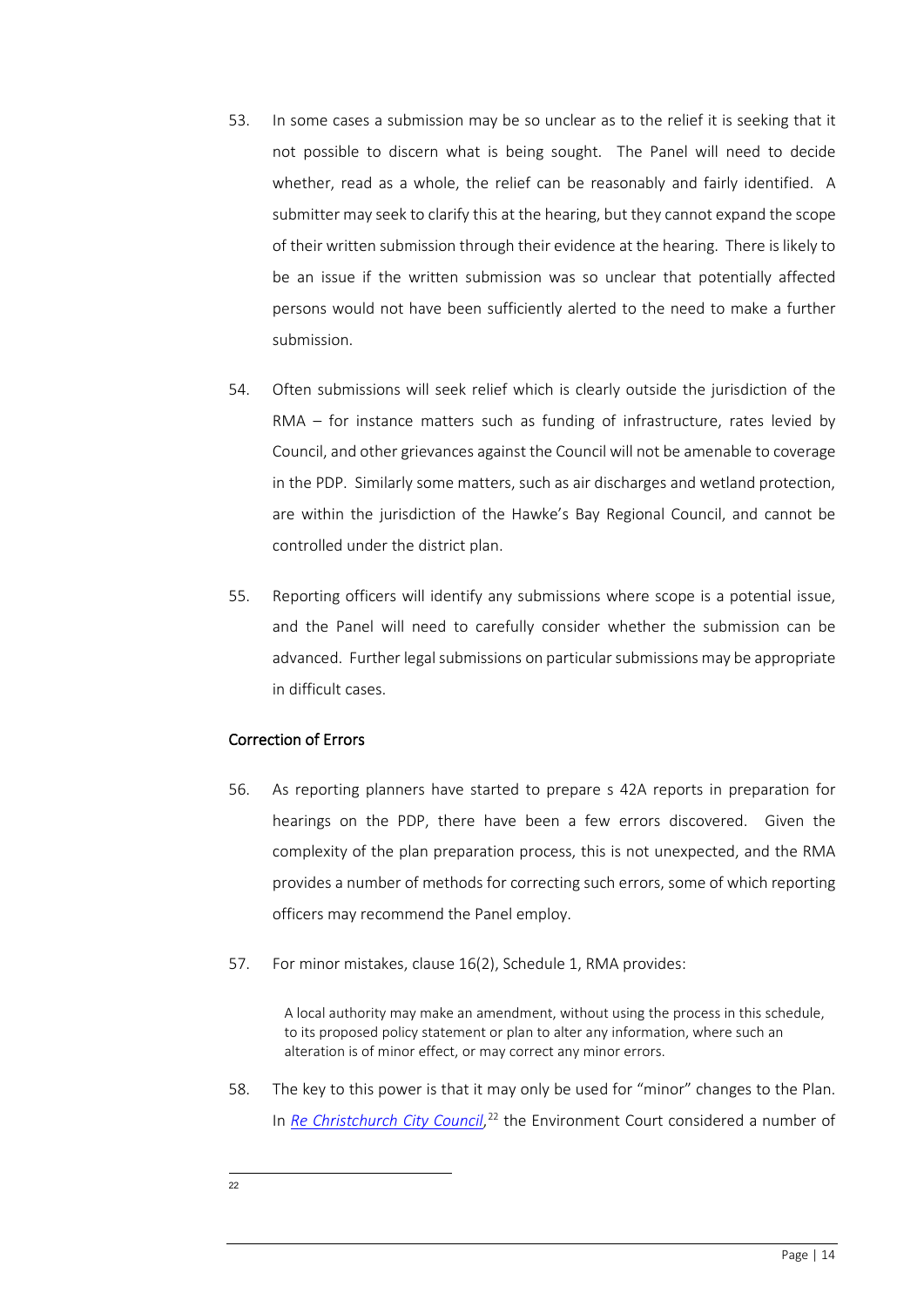'errata' identified in the Christchurch City District Plan and considered which could be corrected under cl 16(2). In terms of alterations to information, it held (at p10):

In deciding what might or might not have drawn a submission I consider the touchstone should be; does the amendment affect (prejudicially or beneficially) the rights of some member of the public, or is it merely neutral. If neutral it is a permitted amendment under Clause 16, if not so then the amendment cannot be made pursuant to Clause 16. Although to put it in that abstract way may seem unhelpful, I rather think that like pink elephants the neutral changes will be easier to recognise than to describe.

- 59. The Court used the example of the Council's proposal to correct a reference to a protected tree on a particular property from a 'Pin Oak' to a 'Scarlet Oak'. It said that if there was only one tree on the property, and it was obvious what was meant to be referred to, then a change of name would be neutral and could be made under cl 16(2). However if there were a number of oak trees on the property, an owner might not have objected to protecting the Pin Oak because it was away from the house, but the Scarlet Oak might be closer and dropping leaves in gutters and "otherwise intended for an early demise". In that situation, where the owner might have been mislead by the original information into not making a submission, cl 16 could not be used.
- 60. In terms of corrections of "minor errors", this was confirmed as being restricted to typographical errors, such as spelling mistakes and correction to paragraph numbers. The Court held (at p 11):

By definition slips in spelling punctuation cross referencing and the like will be minor in nature because their correction will not cause prejudice to any person or give rise to misunderstanding. Providing the draftsperson seeks only to clarify what is clearly intended by the document and does not in any way make a change to it which alters its meaning then the correction will be within Clause 16.

- 61. The power under cl 16(2) can be used at any time prior to the PDP being made operative, i.e. there is no requirement to wait until appeals have been determined. It may be that Council exercises this power directly, however the more likely path is probably for officers to request that the Panel to consider whether use of cl 16 is appropriate, or, if not, to recommend that a variation is required to amend the provision.
- 62. If the Panel consider cl 16 can be used, this could be recorded in a minute, and actioned by Council at any time (i.e. there is no need to wait until decisions on submissions are notified). Similarly, if the Panel considers a submission does not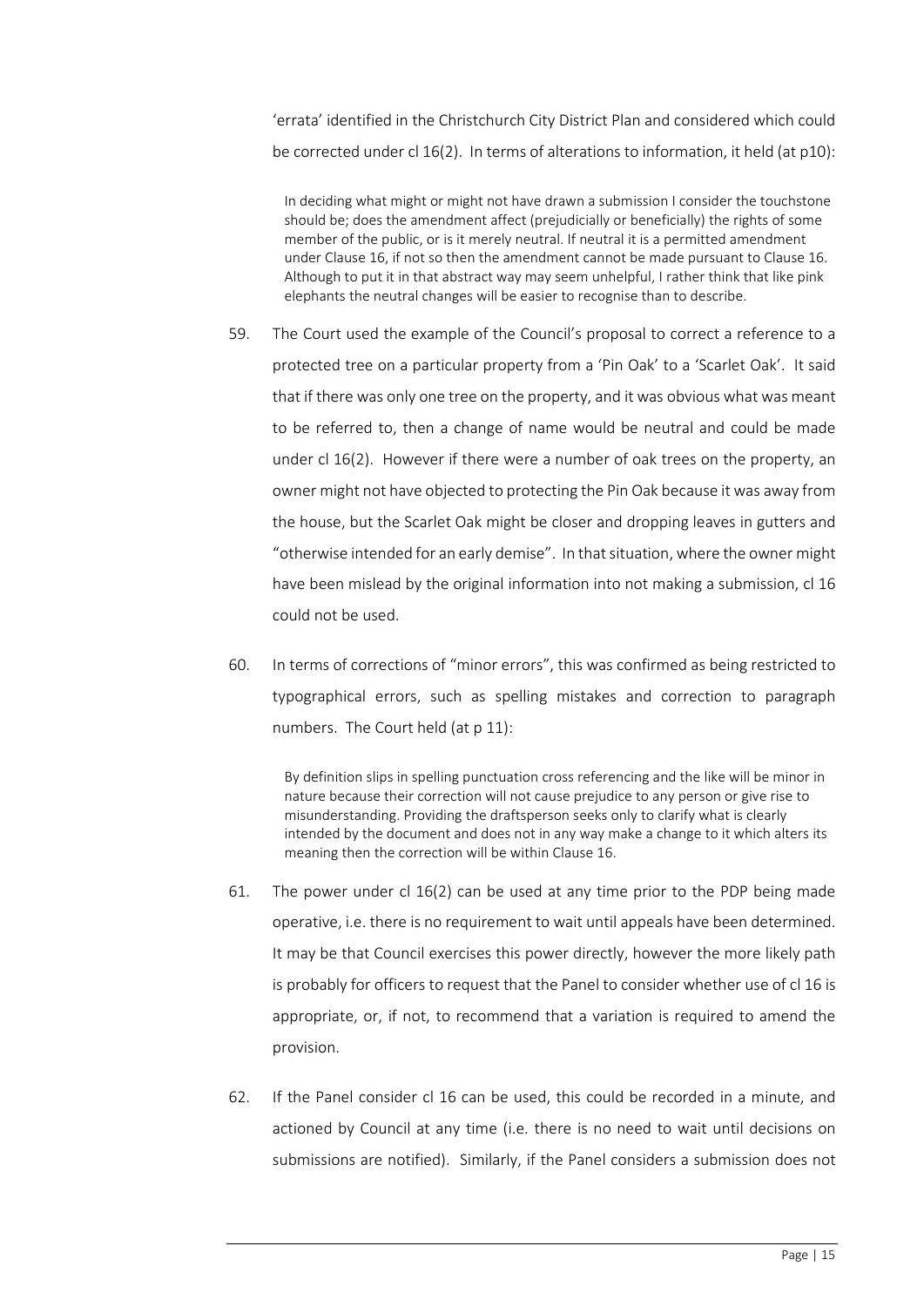provide scope for correction, this could usefully be communicated to officers separately, so consideration can be given to whether a variation to the PDP is warranted.

- 63. For more substantial errors which do not fall within clause 16, there may be potential for these to be corrected through decisions on submissions. This may arise either directly, through the submission directly pointing out the error, or indirectly, if the relief sought is broad enough to allow an error to be corrected. These would likely be identified in the s 42A reports and a correction recommended.
- 64. Officers are keeping a running record of any errors noted, and how they are to be rectified.

## Conclusion

65. I am happy to assist the Panel on particular legal issues as they arise, in the form of legal submissions for the Council.

Come

\_\_\_\_\_\_\_\_\_\_\_\_\_\_\_\_\_\_\_\_\_\_\_\_\_\_\_\_

 Asher Davidson 9 March 2022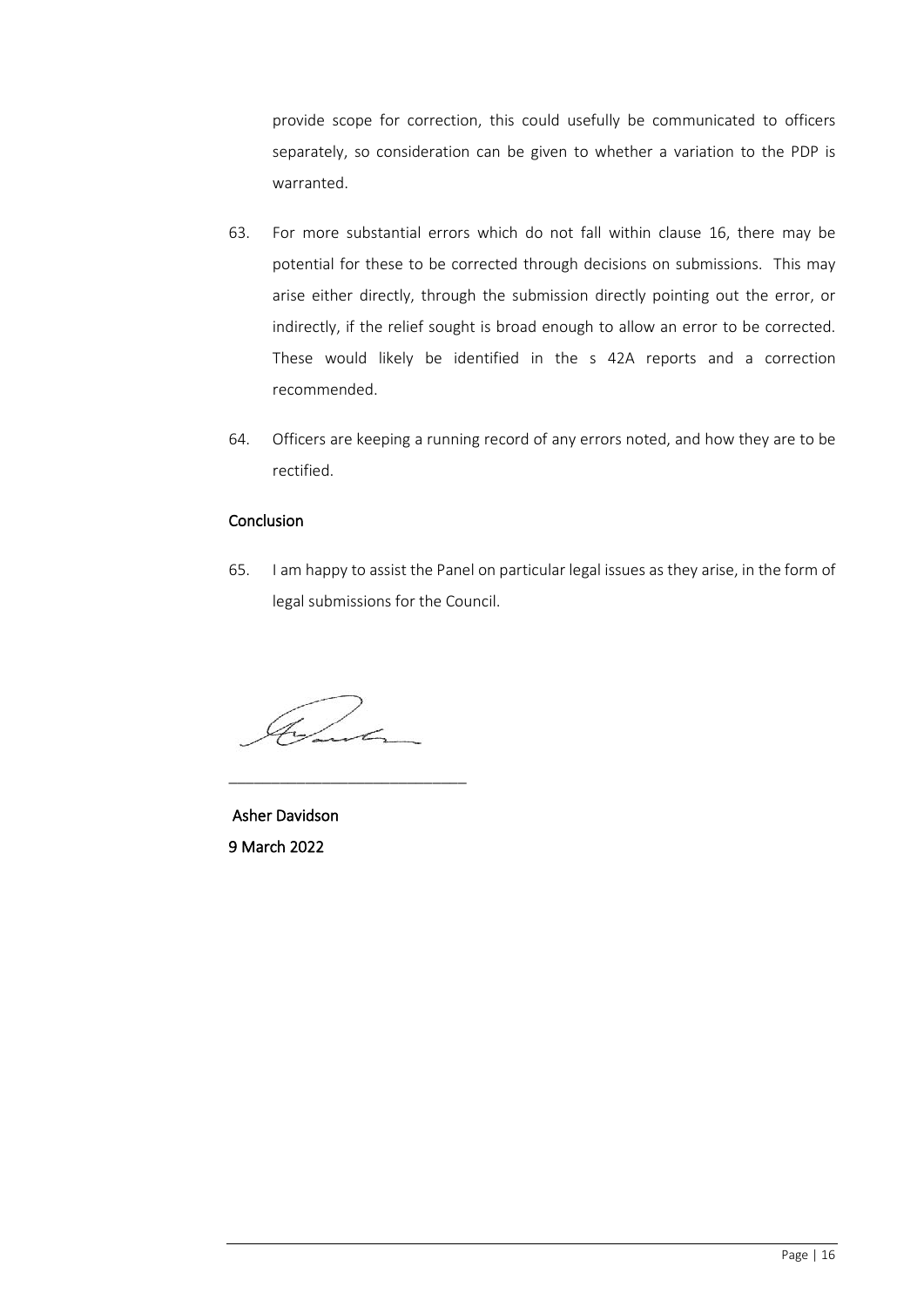#### APPENDIX 1

# Adapted checklist from *Colonial Vineyard Ltd v Marlborough District Council* [2014] NZEnvC 55 and incorporating recent amendments to the RMA as applicable to the PDP.

- A. General requirements
	- 1. A territorial authority must prepare and change its district plan in accordance with<sup>[23](#page-16-0)</sup> — and assist the territorial authority to carry out<sup>[24](#page-16-1)</sup>  $-$  its functions<sup>[25](#page-16-2)</sup> so as to achieve the purpose of the Act.<sup>26</sup>
	- 2. The district plan must also be prepared in accordance with any national policy statement, New Zealand coastal policy statement, a national planning standard,<sup>[27](#page-16-4)</sup> regulation(s)<sup>[28](#page-16-5)</sup> and any direction given by the Minister for the Environment.<sup>[29](#page-16-6)</sup>
	- 3. When preparing its district plan (change) the territorial authority must give effect to<sup>[30](#page-16-7)</sup> any national policy statement and New Zealand Coastal Policy Statement and a national planningstandard.
	- 4. When preparing its district plan the territorial authority shall:
		- (a) have regard to any proposed regional policy statement; $31$
		- (b) give effect to any operative regional policy statement. $32$
	- 5. When preparing its district plan the territorial authority must also:
		- (a) have regard to any relevant management plans and strategies under other Acts, and to any relevant entry in the *Heritage List/Rarangi Korero* and to various fisheries regulations [33](#page-16-10) to the extent that their content has a bearing on resource management issues of the district; and to consistency with

<span id="page-16-9"></span>31 Section 74(2)(a)(i) RMA

<span id="page-16-0"></span><sup>23</sup> Section 74(1) RMA

<span id="page-16-1"></span><sup>24</sup> Section 72 RMA

<span id="page-16-2"></span><sup>25</sup> Section 31 RMA

<sup>26</sup> Sections 72 and 74(1) RMA.

<span id="page-16-4"></span><span id="page-16-3"></span><sup>27</sup> Section 74(1)(ea) RMA

<sup>28</sup> Section 74(1)(f) RMA

<span id="page-16-5"></span><sup>29</sup> Section 74(1)(c) RMA

<span id="page-16-8"></span><span id="page-16-7"></span><span id="page-16-6"></span><sup>30</sup> Section 75(3) RMA.

<sup>32</sup> Section 75(3)(c) RMA

<span id="page-16-10"></span><sup>33</sup> Section 74(2)(b) RMA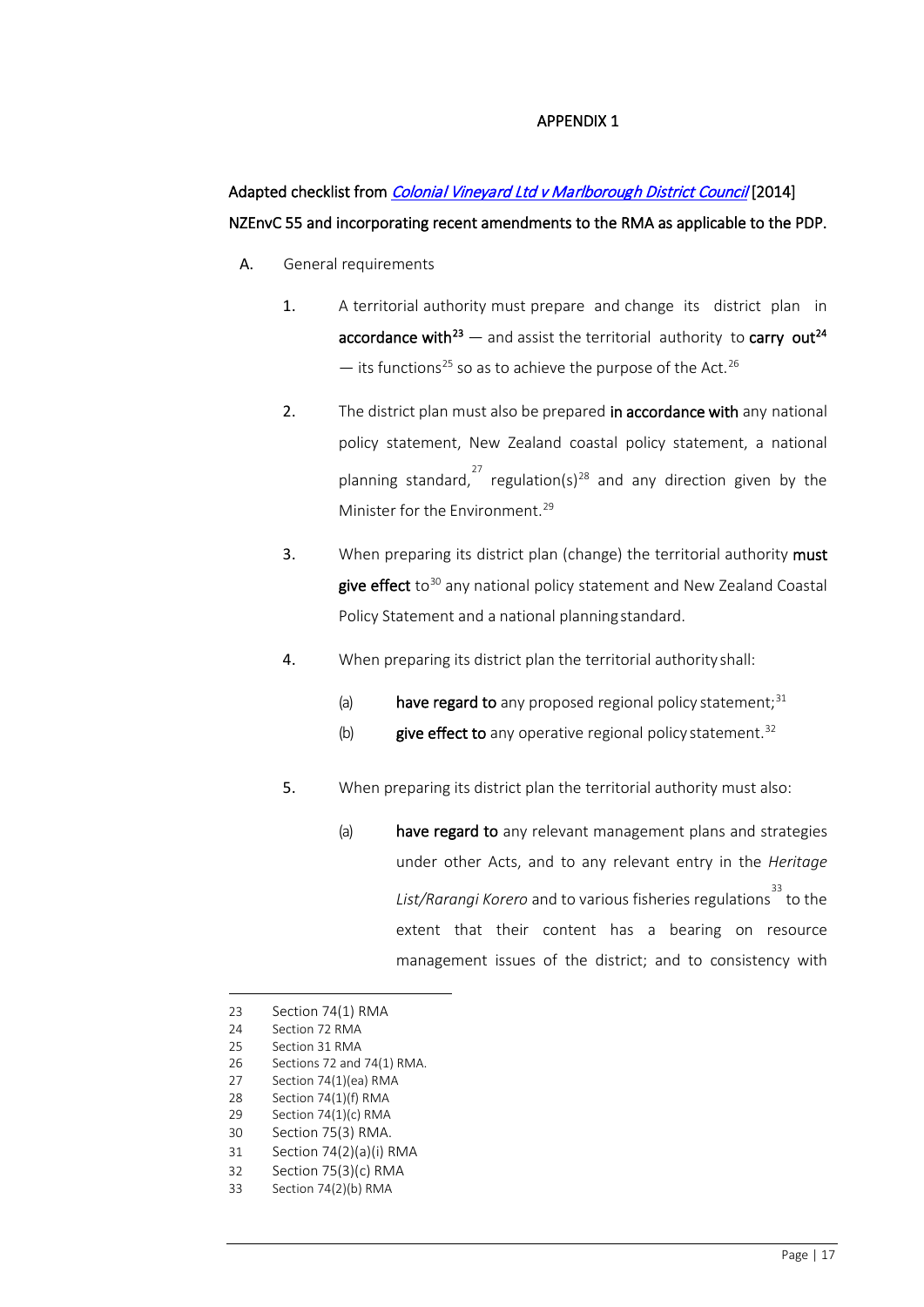plans and proposed plans of adjacent territorial authorities;<sup>[34](#page-17-0)</sup>

- (b) take into account any relevant planning document recognised by an iwi authority; $35$  and
- (c) not have regard to trade competition or the effects of trade competition.[36](#page-17-2)
- 6. The formal requirement that a district plan must also state its objectives, policies and the rules (if any) $37$  and may state other matters.  $38$
- B. Objectives [the section 32 test for objectives]
	- 8. Each proposed objective in a district plan (change) is to be evaluated by the extent to which it is the most appropriate way to achieve the purpose of the Act.<sup>[39](#page-17-5)</sup>
- C. Policies and methods(including rules) [the section 32 test for policies and rules]
	- 9. The policies are to *implement* the objectives, and the rules (if any) are to **implement** the policies;  $40$
	- 10. Each proposed policy or method (including each rule) is to be examined, as to whether it is the most appropriate method for achieving the objectives of the district plan by: [41](#page-17-7)
		- Identifying other reasonably practicable options for achieving the objectives;<sup>[42](#page-17-8)</sup> and
			- Assessing the efficiency and effectiveness of the provisions in achieving the objectives by: [43](#page-17-9)
				- Identifying and assessing the benefits and costs of the environmental, economic, social, and cultural effects that are anticipated from the implementation of the proposed policies and methods (including rules), including the opportunities for:

<span id="page-17-0"></span><sup>34</sup> Section 74(2)(c) RMA

<sup>35</sup> Section 74(2A) RMA.

<span id="page-17-3"></span><span id="page-17-2"></span><span id="page-17-1"></span><sup>36</sup> Section 74(3) RMA.

<sup>37</sup> Section 75(1) RMA.

<sup>38</sup> Section 75(2) RMA.

<span id="page-17-6"></span><span id="page-17-5"></span><span id="page-17-4"></span><sup>39</sup> Sections 74(1) and 32(1)(a) RMA

<sup>40</sup> Section 75(1)(b) and (c) RMA.

<span id="page-17-7"></span><sup>41</sup> Section 32(1)(b) RMA.

<span id="page-17-9"></span><span id="page-17-8"></span><sup>42</sup> Section 32(1)(b)(i) RMA

<sup>43</sup> Section 32(1)(b)(ii) RMA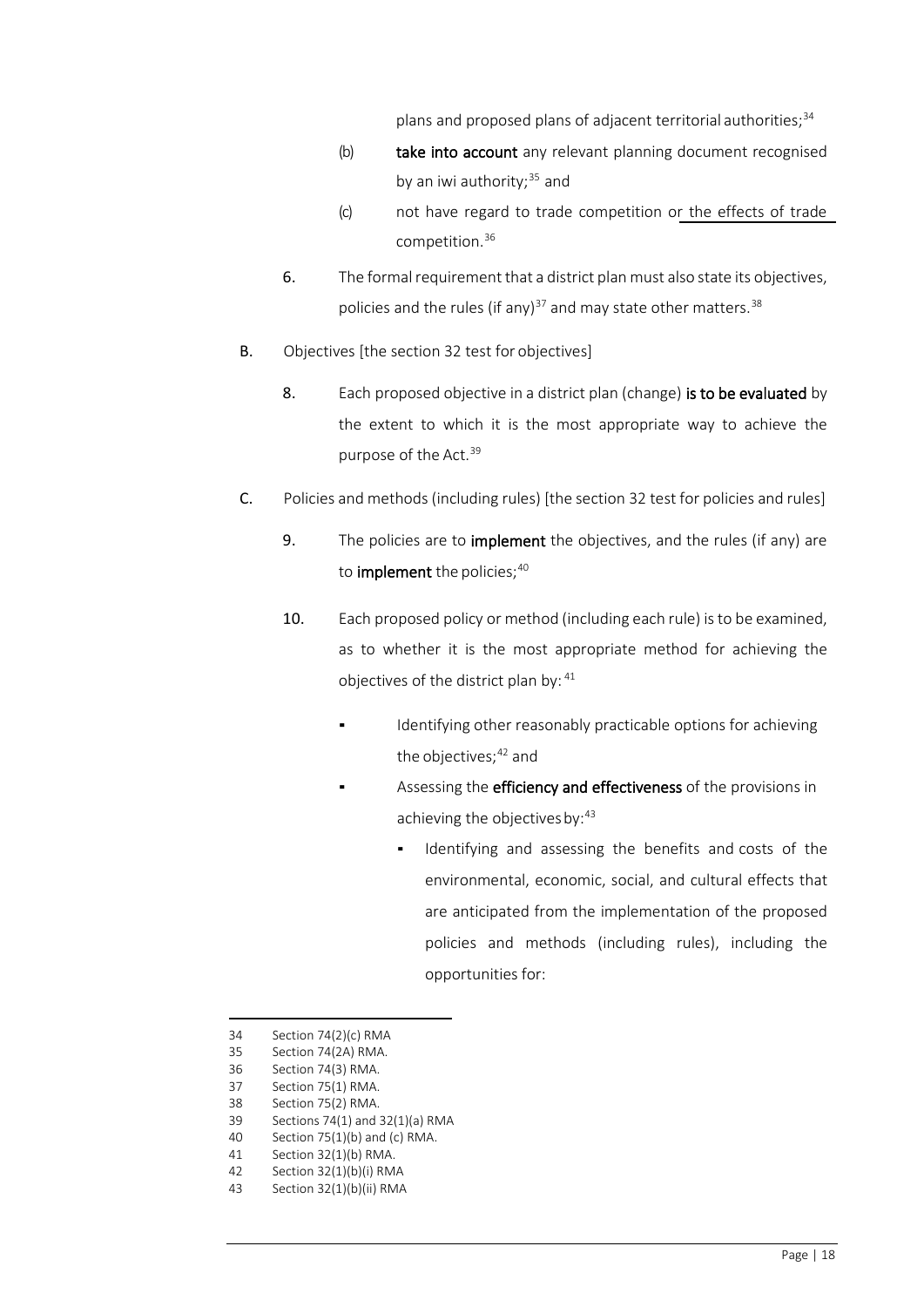- *(i)* economic growth that are anticipated to be provided or reduced;<sup>[44](#page-18-0)</sup> and
- *(ii)* employment that are anticipated to be provided or reduced.<sup>[45](#page-18-1)</sup>
	- If practicable, quantify the benefits in costs referred to above. [46](#page-18-2)
	- Assessing the risk of acting or not acting if there is uncertain or insufficient information about the subject matter of the policies, rules, or other methods;<sup>[47](#page-18-3)</sup>
- Summarising the reasons for deciding on the provisions;<sup>[48](#page-18-4)</sup>
- If a national environmental standard applies and the proposed rule imposes a greater prohibition or restriction than that, then whether that greater prohibition or restriction is justified in the circumstances.[49](#page-18-5)
- D. Rules
	- 11. In making a rule the territorial authority must have regard to the actual or potential effect of activities on the environment.<sup>[50](#page-18-6)</sup>
	- 12. Rules have the force of regulations. $51$
	- 13. Rules may be made for the protection of property from the effects of surface water, and these may be more restrictive than those under the Building Act 2004.<sup>[52](#page-18-8)</sup>
	- 14. There are special provisions for rules about contaminated land.<sup>[53](#page-18-9)</sup>
	- 15. There must be no blanket rules about felling trees in any urban

- 47 Section 32(2)(c) RMA.
- 48 Section 32(1)(b)(iii) RMA.
- 49 Section 32(4) RMA.
- <span id="page-18-7"></span><span id="page-18-6"></span><span id="page-18-5"></span><span id="page-18-4"></span>50 Section 76(3) RMA.
- 51 Section 76(2) RMA.
- <span id="page-18-9"></span><span id="page-18-8"></span>52 Section 76(2A) RMA. 53 Section 76(5) RMA.

<span id="page-18-0"></span><sup>44</sup> Section 32(2)(a)(i)

<span id="page-18-1"></span><sup>45</sup> Section 32(2)(a)(ii) RMA

<span id="page-18-3"></span><span id="page-18-2"></span><sup>46</sup> Section 32(2)(b) RMA.